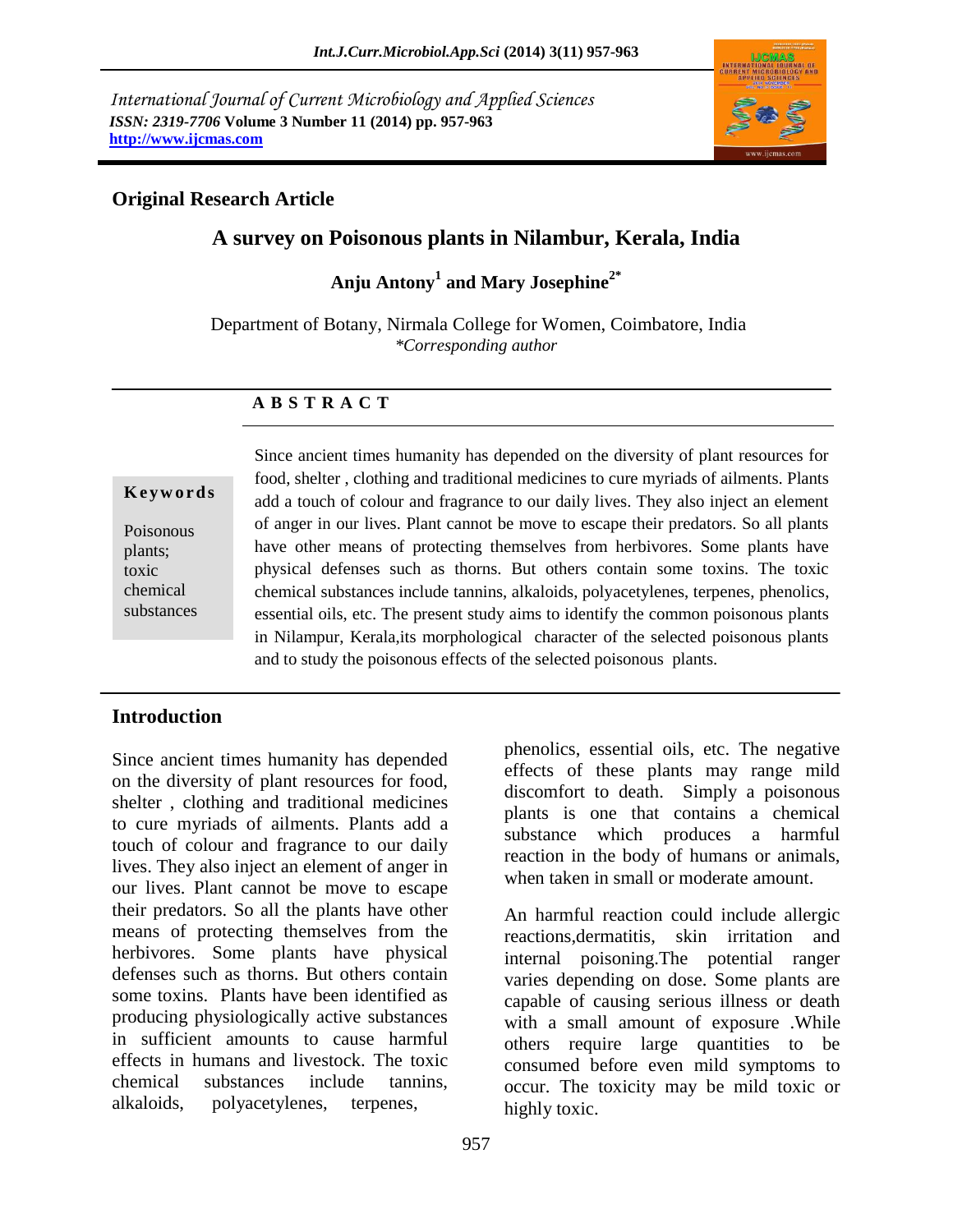Poisonous from plants may occur from injection, inhalation and direct contact etc. symptoms from injection include gastroenteritis, diarrhea, and vomiting, Nervous symptoms serious respiratory and cardiac distress. Poisoning by inhalation of pollen dust, fumes from burning plants can cause symptoms similar to asthma. Contact poisoning on skin or in the eyes can occur from direct contact with plant sap or hairs . It is impossible to predict how each plant need to be tested to cause harm because the strength of the toxin s may vary with the environmental conditions and person's response may be individualized. The timing of injection may be critical. The concentration of toxic constituents in plants can vary from year to year, that is throughout the growing season of the plant or as a result of environmental factors such as drought.

If someone has eaten a poisonous plant, the important thing to be followed is not to panic or be nervous. Drink some amount of water then try to identify the plant and obtain its part. Immediately consult a doctor.

The main objectives of this to identify the common poisonous plants Nilampur, Kerala. To study the morphological character of the selected poisonous plants. And also to study the poisonous effects of the selected poisonous plants.

Maibam Rasila Devi, Meenakshi Bawari, S.W.Paul and G.D.Sharma in 14 may 2012 are studied about toxic effects of *Datura stramonium.*This study was designed to document toxic properties of aqueous extract of *Datura stramonium* L. leaves (AEDSL) by investigating the neurobehavioral, biochemical and ultrastructural alterations using mice model.It make poisonous effect in a geophagous child(A case report Asma Bouziri,Asma Handi,Aida Borgi).

In May 1982 Joseph Arditti, Eloy Rodriguize are explained about *Dieffenbachia picta*. It is most toxic genus in the Araceae. Calcium oxalate crystals, a protein and a nitrogen-free compound have been implicated in the toxicity, but the available evidence is unclear. The plants have also been used as food, medicine, stimulants, and to inflict punishment. In 1981 Kuballa etal used *Diffenbechia picta*  extract to induce cedema in rats.All parts of the plant have poisonous effect. Because it have Calcium oxalate crystal. In 1987 Mitchell, J.C.,Rook (Botanical dermatology). Greenglass Ltd, Vancouver, B.C., Canada.787.pp) were discovered that *Caladium bicolor* cause dermatitis; if the reactions are severe. The more obscure dermatologic plants are not included. For more information on plant-induced dermatitis. All the parts of the plant contain toxic substances, particularly calcium oxalate, which can cause reactions, even serious, if chewed and swallowed. In 2006 Onu and Madubaike reported the passinem effects of *Caladium bicolor*. All parts and sap are poisonous. And also Calcium oxalate crystal.

In 1957 Robertson, P.A., and Macfarlane, W.V are proved that its pain producing substances from the stinging bush of Laportea. In 1981 Schildknecht.H. was discovered that irritant and defence mechanism of higher plants.And also the plant, particularly the leaves is covered with minute, stinging hairs, which cause intense itching. The hairs resemble a hypodermic needle with a large bulbous base, exuding a poisonous substance when the tip is broken. Fruit is believed to be poisonous to horses.

In 2003 RK Goyal, J Singh, Harbans Lal(Pt. B. D. Sharma Post Graduate Institute of Medical Science, Rohtak, Haryana, India.) were proved that ; in Ayurveda, *Asparagus officinalis* has been described as absolutely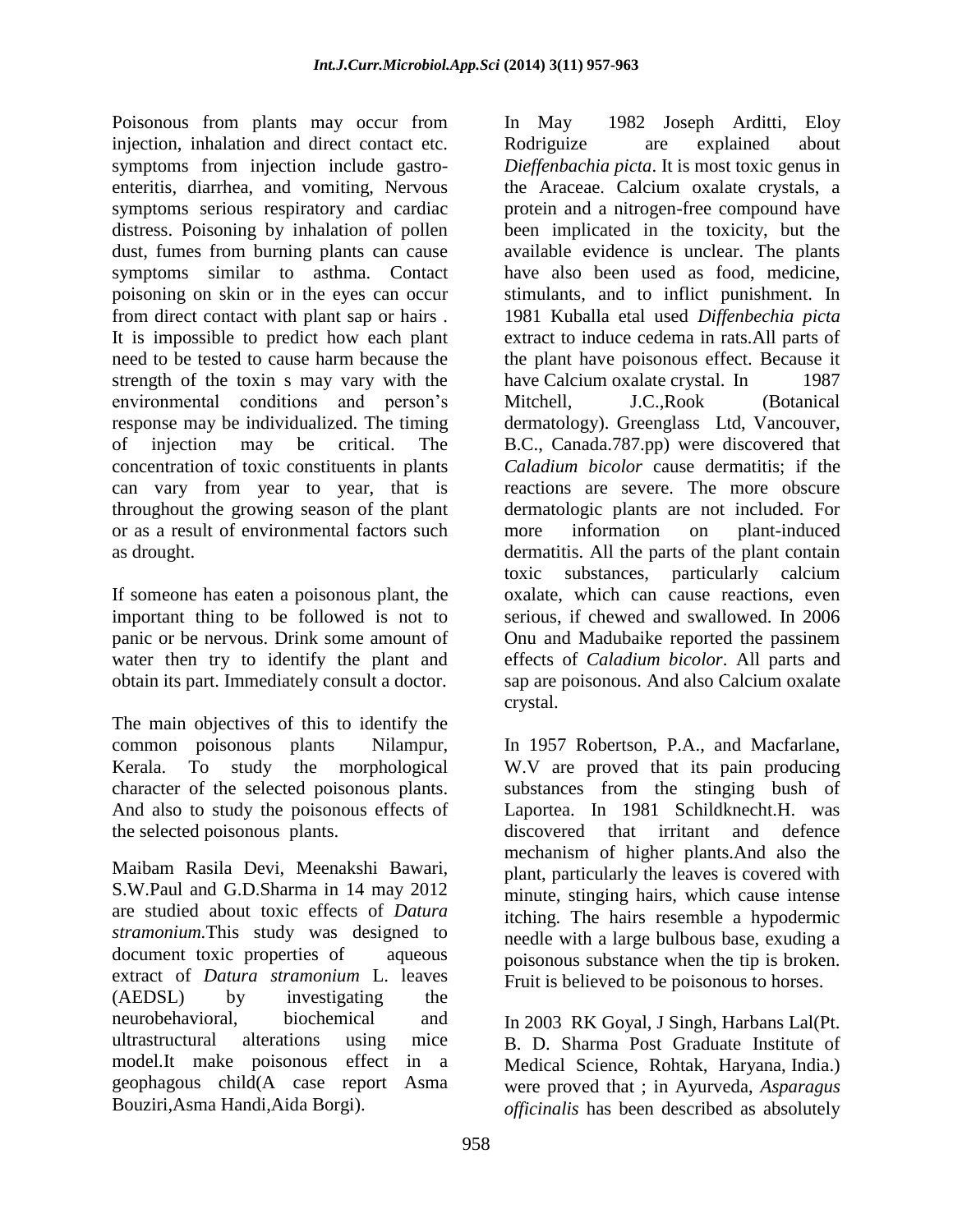safe for long term use, even during pregnancy and lactation. Systemic administration of higher doses of all the extracts did not produce any abnormality in behaviour pattern of mice and rat. LD[50] of the product lactare has not been assessed since it did not produce mortality even upto the oral dosages of 64 gm/kg. In 2008 Huang XF ,Lin YY, Kong LY discovered that the presents of steroids from the roots of *Asparagus officinalis* and their cytotoxic activity.

# **Materials and Methods**

Rain fall-6.0mm Temperature-26 degree Celsius Pressure-1011hPa Visibility-6.0Km Humidity-83% Population-4,110,956

# **Collection and Identification of Plants**

All plants under study were present in the Nilampur, Kerala. Five poisonous plants were identified under herb.

# **Study of Morphological character**

Some of the identified poisonous plants were selected for study and each of their morphological characters such as habit, habitat, arrangement of leaves, inflorescence, flower characters, etc. were observed and recorded

# **Interview**

For collecting information about the poisonous activities of the selected plants standard questionnaire method and personal interview was conducted with some experienced people and collected .Secondary data was collected from the journals.

## **Field Study**

Field study was conducted during the study period

### **Results and Discussion**

## **Observation**

# **Field Study**

The poisonous plants in that area were recorded. They are *Datura stramonium, Diffenbechia picta, Caladium bicolor, Laportea interrupta* and *Asparagus officinalis.*

## **Interview and reference method**

Interview revealed most commonly non poisonous plants in the study area are *Datura stramonium, Diffenbechia picta, Caladium bicolor, Laportea interrupta* and *Asparagus officinalis.*

### *Datura stramonium*

Datura stramonium is a siny herbicious plant. The whole plant is glaberous in nature. The leaves are large and serrate. The flowers are pale yellow in color. That are solitary and pendulus, trumpet shaped and covered with fine hairs. The fruit also covered with spines.

# *Diffenbechia picta*

It is a herbaceous plant with sheathing leaf bases. The characteristics of this plant is the pattern of leaves. Such as the shape of the leaves are ovate. They may be whitish patterns in green or greenish patterns in white.

### *Caladium bicolor*

Small perennial herbaceous plant with tuber rooted. It have large showy leaves. They are heart shaped. Also it is an ornamental plant.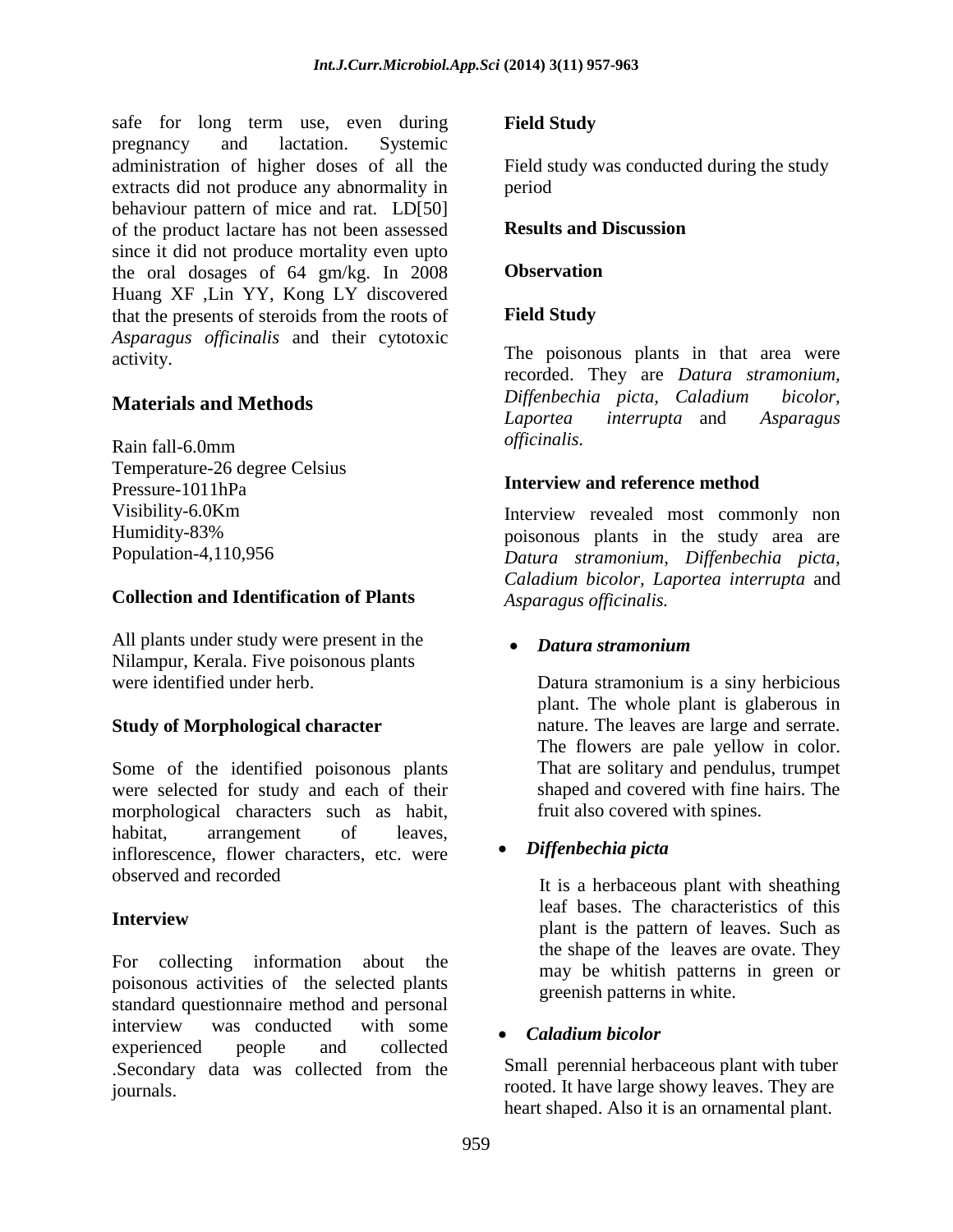## *Laportea interrupta*

It is a herbaceous plant, erect and branched. It has green and succulent stem. The leaves are ovate. Margins are serrated. Hairs are scattered all over the plant body.

## *Asparagus officinalis*

 It is a perennial herbaceous plant with stout stem. It is a much branched feathery foliage. Leaves are intact needle like cladodes(modified stems) in the axils of scale leaves. Flowers are bell shaped.

### **Interview and Reference**

The poisonous effects of selected plants details were collected by conducting interview with resource persons and from books

## *1. Datura stramonium*

Common name-Ummum Family-Solanaceae Poisonous part-All parts Toxicity principle-Tropane, alkaloids, atropine, scopolamine Effects-abnormal thirst,vision,distortion,hallucination,hype rthermia and death*.*

### *2. Diffenbechia picta*

Common name-Dumb cane Family-Araceae Poisonous part-all parts Toxicity principle-Calcium oxalate crystal Effects-Chewing on any part will cause

intense pain on mouth and throat,excessive salivation,swelling of throat,throat inflammation,burning sensation, vomiting, dermatitis.

### *3. Caladium bicolor*

Family-Araceae

Poisonous part-All parts and sap Effects-Vomiting,diarrhea,temporary skin eczema,contact witheyes can cause temporary blindness.

## *4. Laportia interrupta*

Family-Urticaceae Poisonous part-Leaves and fruits Toxicity principle-Stinging hairs Effects-Skin irritation, swelling, inflammation, dermatitis, intense itching.

### *5. Asparagus officinalis*

Family-Asparagaceae Poisonous part-Red berries of Asparagus leaf. Toxicity principle-Berries contain

several furostanol ans spirostanol glycosides.

Effects-After the intake of larger amount of the ripe berries, people have been diagnosed with vomiting and abdominal pain. Also allergic reaction and inflammation of skin, eyes etc are seen.

There are many poisonous and allergic plants were found in Nilampur,Kerala. Some of them are highly poisonous and others cause minute allergic symptoms. Some of these plants can cause headache or simply kill you'(Springh 2007).All the five plants under the study are scientifically proved for their poisonous effects and some of them are commonly known as poisonous plant.The field study reveals that some of the plants are widly present in that locality as weeds and other plants are cultivated as ornamentals.

Datura the dimsons weed is present the locality was found to be also fatal to mankind .It product hallucination and many other serious symptoms right before heart steps.The level of poisoning is varies from part to part . Dumb cane is an ornamental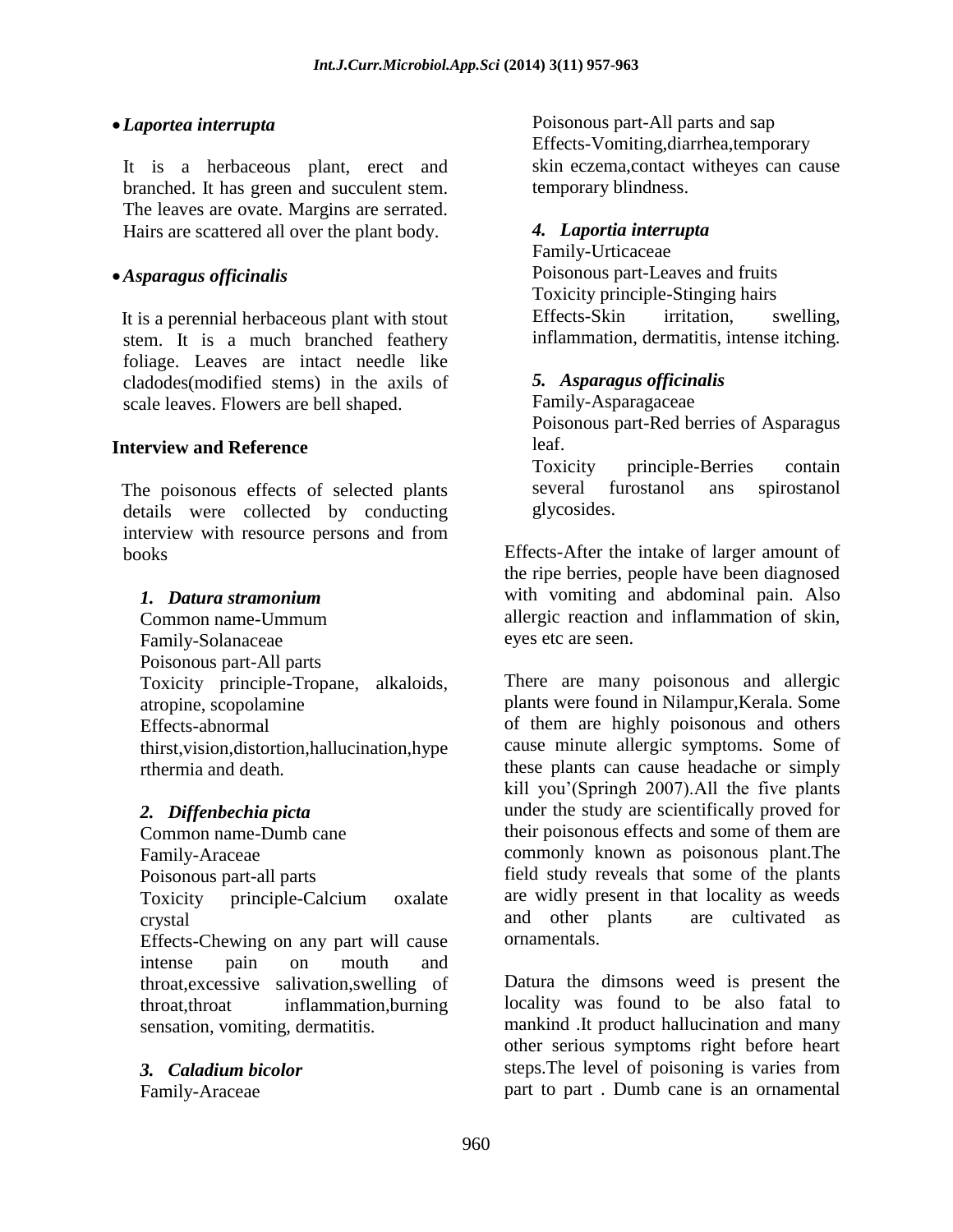shrub but grown for its attractive leaves. The direct contact or its ingestion cause various symptoms. Range of symptoms including intense pain.it also very fatal to mankind.*Diffenbechia picta* has an unusually strong form of Calcium oxalate crystals. When it combane with other compound which make it very unpleasent and harmful. Most strong form of Calcium oxalate crystals were found in Dumb cane.Besides Calcium oxalate crystal raphides, present in Dumb cane leaves also poisonous to mankind.

Caladium bicolor or Jesus heart is an ornamental shrub but it is grown as an exotic weed inside our locality.All parts of the Caladium plant is plant is very poisonous particularly the sap.

The least poisonous or allergic plants are present in *Laportia interrupta.*This plant only produce some allergic symptoms causing death or very serious problem. This plant has stinging nettle more in both the sides of the leaves. Which has a large bulbous base area and it exudating a poisonous substance. When its tip is broken

#### **Plate 1 Study area** *Datura stramonium*



and these broken hair can cause contact Dermatitis.

*Asparagus officinalis* is a poisonous plant.Leaves are reduced to cladode such as small scaly leaves are present.Red berries present in Asparagus are making poisonous effects.It contain several furostanol and spirostanol glycosides. That make vomiting,abdominal pain,allergic reaction etc.

Not only this five plants are poisonous but also some other plants have poisonous effect. The plant like Aloe vera, Mimosa diplotricha, Landana camera, Mimosa pudica,etc., can cause allergic or poisonous symptoms

Among the above mentioned five plants under study some cause very dangerous to humanbeings. Most of them are fatal to mankind and some of the plants are grown for its medicinal properties. But it has other poisonous effect also.

> **Plate 2 Study area** *Diffenbechia picta*

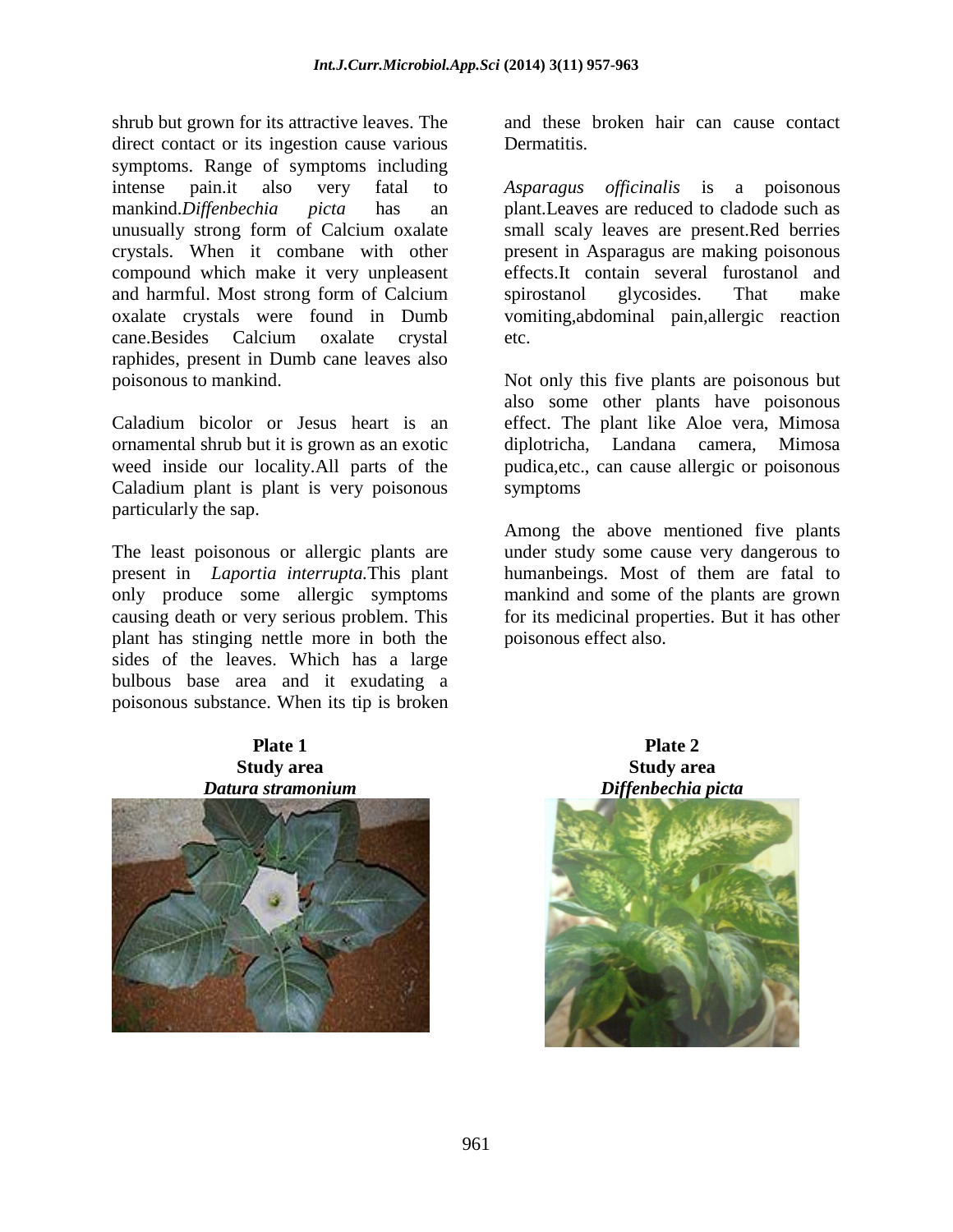**Plate 3 Study area** *Caladium bicolor*

*Int.J.Curr.Microbiol.App.Sci* **(2014) 3(11) 957-963 Plate 4 Study area** *Laportea interrupta*





### **Plate 5 Study area** *Asparagus officinalis*



# **References**

- 1. Cherian panicker K.T,Ravindran and Sreedevi p. 2002.Allergenicity of mimosaceae pollen.Indian allergy asthma immunole volume 16(1)
- 2. Falanraw M.C.,White sell C.D,Cole T.G,Maclean C.P. and Ambacher.1987.Vegetation survey of yap .ISDA
- 3. John Robertson.2008.The poison garden Antwick garden trust.
- 4. Kale M Cronan.2006.Introduction to poisonous plants.IPECAC
- 5. Kuhalla K.,Lugnier and Amton.1981.Study of *Diffenbechia picta* inuced oedema in mouse and rat journal of toxicology and applied pharmacology.vol.5
- 6. Lampe K.F.,and MC Cann M.A.1985.Handbook of poisonous

and injurious plants.American medical association Chicago.

- 7. Onu P.N. and Madubuike F.N.2006.Effects of *Caladium bicolor* on the performance of chicks agriculture tropica ET subtropica.vol.30(40)
- 8. Sharon.M.Douglas.2008.Poisonouspl ants.Department of pathology and ecology agriculture experiment station.
- 9. Shilpa Meshram B.M. and Bagwan N.B.(2000)Aero allergens and incidence of allergic disorder,Annual convention of ICAAI
- 10. Springer.2007.Handbook of poisonous and injurious plants
- 11. Panter K.E,Gardner D.R,Wlech K.D and Slegemeir.2012.The good and bad of poisonous plant.Journal of medical toxicology.